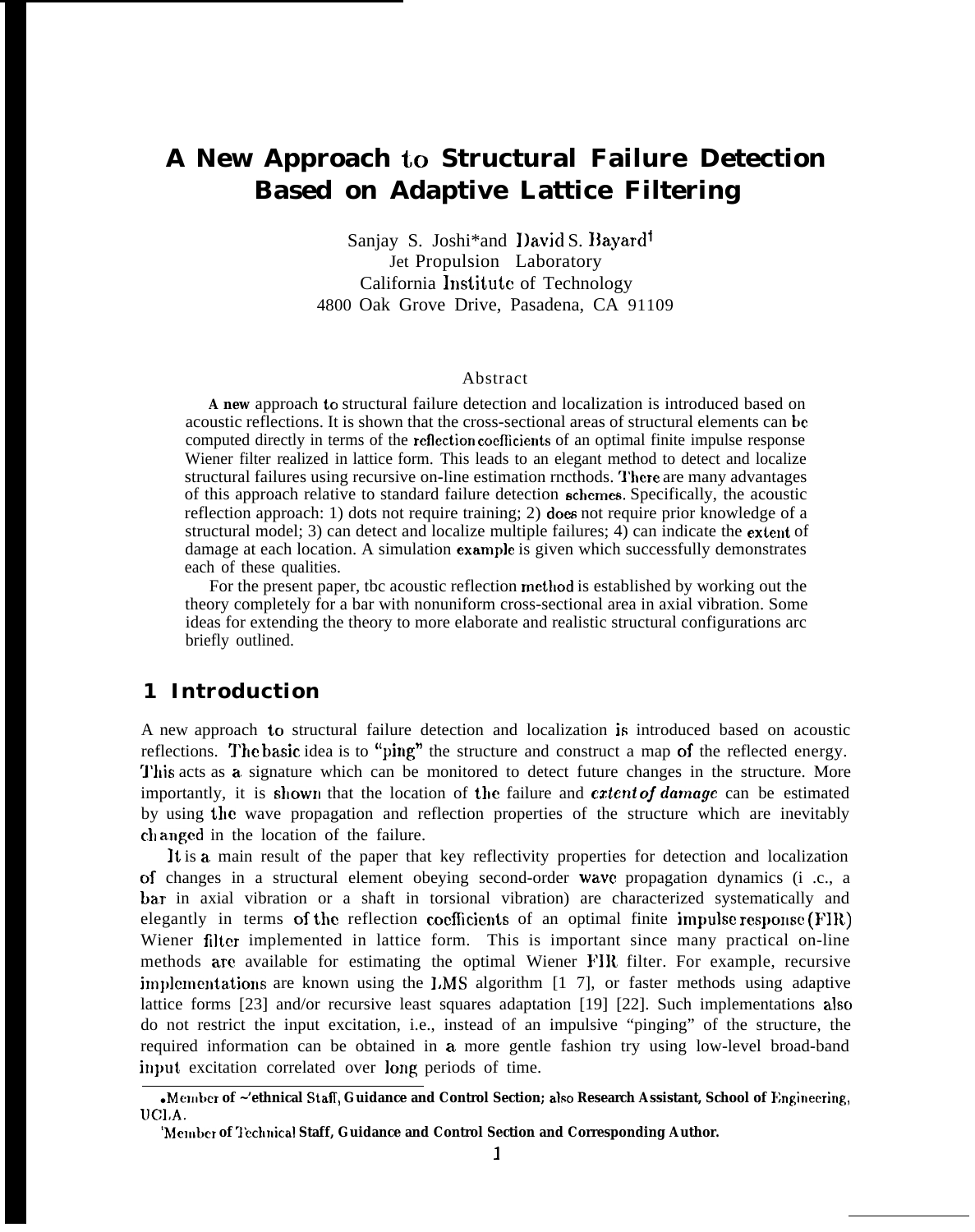The reflectivity method provides the capability to detect and localize a failure without the tedious task of training a optimal or suboptimal detector/classifier. The importance of this property can he appreciated by noting that it is usually impossible to train on actual faults since they must be implemented physically to elicit the proper signatures, Alternatively, fault signatures can be obtained by computer simulation or by analytical methods. However, this latter approach requires an accurate model of the system parametrized in physically meaningful coordinates. It is questionable whether such a model exists in most applications of interest, or if the fidelity would be sufficiently high to permit accurate detection/localization. The reflectivity method dispenses with the need to train using fault signatures, or the need for an accurate physical model. The reflectivity approach can also detect and localize multiple simultaneous faults, and can provide relative information about the extent of damage at each location.

●

l'ulse reflectivity methods have been used successfully in detecting breaks in electrical transmission lines [16], in detecting faults in optical fibers [15], in determining physical properties of materials using ultrasound [14], and in determining cross-sectional areas of the vocal tract using acoustic tube models []]. However, to the authors' knowledge such approaches have not yet been applied to FDI in structures. The present paper is focused to help fill this gap. In this paper, the theory of acoustic reflections is worked out completely for a bar with nonuniform cross-sectional area, Extension to fourth-order systems (such as a beam in bending vibration) and to complex interconnected structures is an area for future research, but some reasonable approaches will bc briefly outlined.

The paper is organized as follows. In Section 2, the optimal FIR Wiener filter is derived, and its lattice realization in terms of reflection cocfhcients is discussed. In Section 3, the wave propagation properties of a bar are derived in terms of reflection properties and cross sectional areas, and a similar lattice type of recursion is derived. In Section 4, the lattice recursions for both the optimal Wiener filter and structural element are equated. This leads to the main result of the paper which shows that the cross-sectional areas of the stuctural element can be computed directly in terms of reflection coefficients. Hence, changes in the structure can be detected and localized completely in terms of the optimal Wiener filter, which in turn can be estimated recursively on-line. A simulation example is given in Section 5 to demonstrate the advantages and usage of the approach, further research directions are outlined in Section 6, and conclusions are postponed until Section 7. Additional supporting material and analysis can be found in the appendices.

### **2 Lattice Realization of an Optimal FIR Filter**

Consider the following inverse filtering problem. Let a discrete, FIR *inverse* transfer function of a system be defined as

$$
Q(z) = \frac{P(z)}{U(z)} = 1 + \sum_{k=1}^{M} \alpha(k) z^{-k}
$$
 (1)

It is clear that the inverse transfer function can be completely specified with the knowledge of the parameters  $\alpha(1), \alpha(2), \ldots, \alpha(M)$ . If only input/output data of the system is available, the unknown parameters may be identified using a. least squares estimation procedure to obtain an optima] transfer function for the given data. This represents the optimal FIR Wiener filter [1 7]. This optimal transfer function maybe implemented in a variety of ways. One widely used realization in adaptive filtering is the lattice filter realization. The lattice filter is implemented in a series of *M* stages for an *M*<sup>th</sup> order FIR filter. The first stage accepts the input to the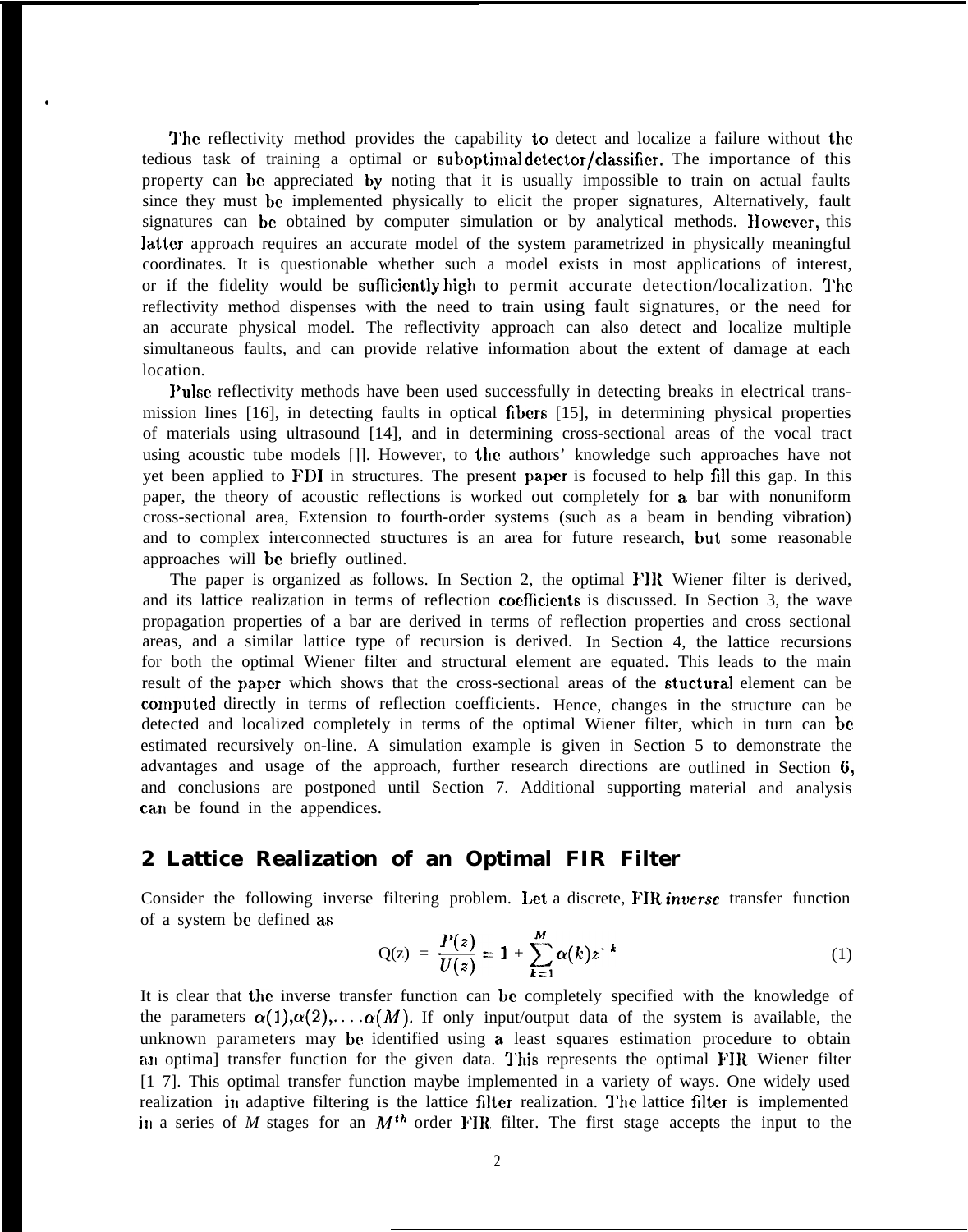

,

,

Figure 1: Inverse Filtering Problem

filter and the  $M^{th}$  stage produces the output of the filter. Pictorially, it is shown as Figure 2. Note that the first stage receives two inputs, both of which are the filter input. Two quantities,



Figure 2: Stages of a Lattice Filter

 $f(n)$  and  $g(n)$  are recursively updated after each stage. After stage *M,*  $f(n)$  becomes the filter Output,  $(n)$ .

The lattice filter is described by the following set of well known order-recursive equations [2]

$$
f_0(n)^{r} g \ o \ (n) = u(n) \tag{2}
$$

$$
f_m(n) = f_{m-1}(n) + \mu_m g_{m-1}(n-1) \quad m = 1, 2, ..., M
$$
 (3)

$$
g_m(n) = \mu_m f_{m-1}(n) + g_{m-1}(n-1) \quad m = 1, 2, \ldots \quad M \tag{4}
$$

$$
p(n) = f_M(n) \tag{5}
$$

The  $\mu_m$ 's in the update are called reflection coefficients of the filter. There are several ways to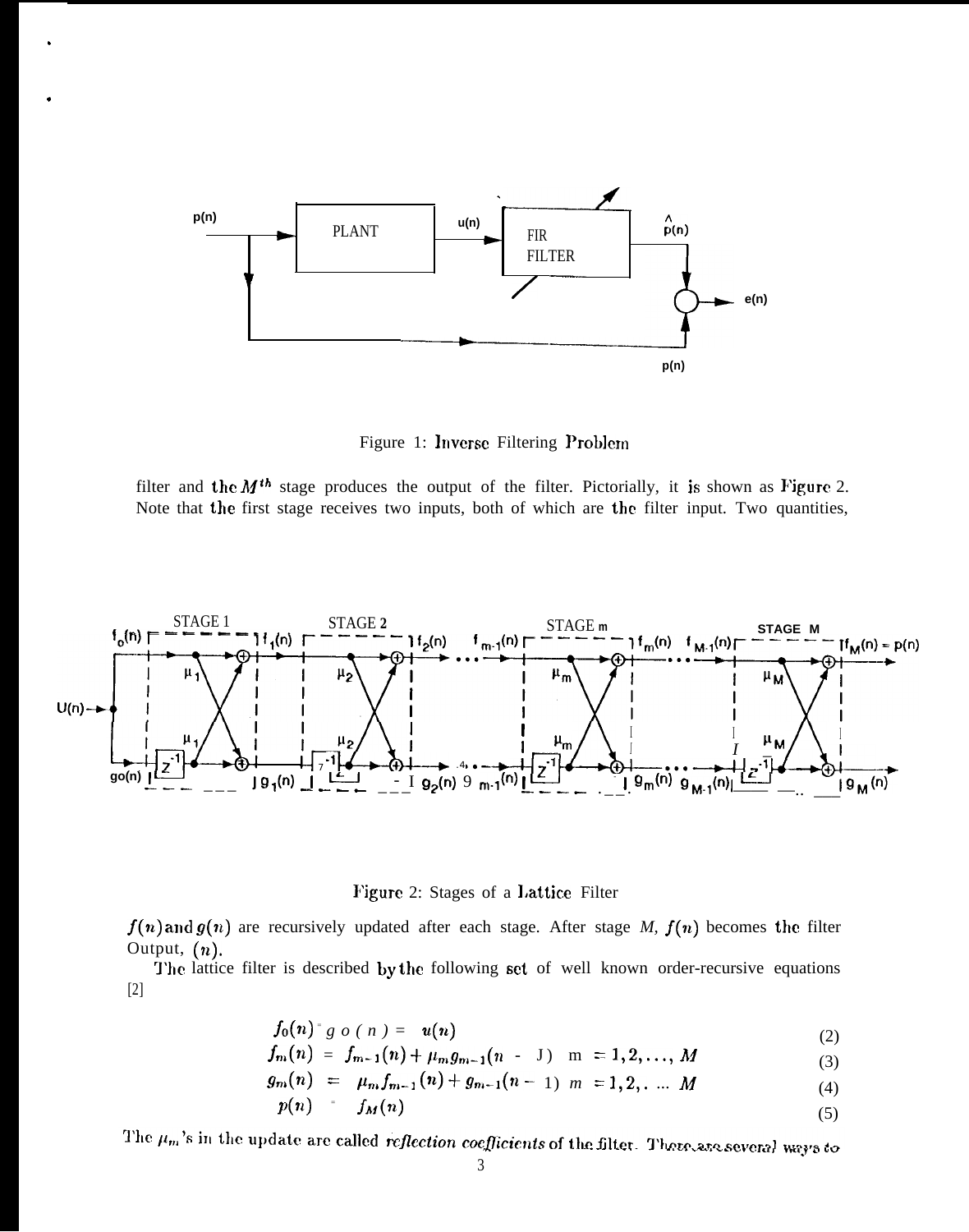calculate the reflection coefficients given the  $\alpha$  parameters. Some of the ways are explained in [2].

Let  $Q_M^+(z)$  be the inverse transfer function of the system corresponding to (1). It can be shown (*Appendix A*) that  $Q_M^+(z)$  may be recursively calculated using the matrix recursion,

$$
\begin{bmatrix}\nQ_m^+(z) \\
Q_m^-(z)\n\end{bmatrix} = \begin{bmatrix}\n1 & -\mu_m \\
-z^{-1}\mu_m & z^{-1}\n\end{bmatrix} \begin{bmatrix}\nQ_{m-1}^+(z) \\
Q_{m-1}^-(z)\n\end{bmatrix}
$$
\n(6)

*Where*

$$
Q_0^+(z) = I \qquad Q_0^-(z) = -z^{-1}
$$

### **3 A Recursive Solution to the Bar Equation**

A solution will now be examined for the axial wave equation in a bar. We assume that the bar is lossless and admits perfect reflection at one end. It will be shown that a bar can be thought of as being composed of several stages just. as in a lattice filter. As a result, a recursive solution for the inverse transfer function of the bar can be. derived which is very much like the one derived for the lattice filter. In addition, the reflection coefficients of the recursive solution now take on a physical significance that is very useful for structural failure detection and localization.

Let  $u(x, t)$  be the axial displacement of a bar element, where x is the distance variable in the axial direction and  $t$  is the time variable. For an axial bar element in which plane waves before deformation remain plane,  $u(x,t)$  satisfies the wave equation given by

$$
I < \mathring{A}^{2}u(x,t) = \rho A \frac{\partial^{2} u(x,t)}{\partial t^{2}} \tag{7}
$$

In this equation,  $E$  is the elastic modulus,  $A$  is the cross sectional area, and  $\rho$  is the mass density. This equation has the traveling wave solution

$$
u(x, t) = u^{+}(t - \frac{x}{c}) - u^{-}(t + \frac{x}{c})
$$
\n(8)

where c is the wave speed given by  $\mathbf{c} = \sqrt{\frac{E}{\rho}}$ . Equation (8) can be interpreted as the summation of two waveforms traveling in opposite directions, in particular, the waveform traveling to the of two waveforms traveling in opposite directions. in particular, the waveform traveling to the right is denoted as  $u^+(t-\frac{z}{\epsilon})$  and the one traveling to the left, is denoted by  $u^-(t+\frac{z}{\epsilon})$ .

The entire! bar is now represented as a series of axially connected bars called sections of cqu al length, *61.* Section *M* represents the far left hand section and section 1 is the far right hand section. Between each section is a boundary. From structural theory, both the displacement and the axial force must be continuous at each boundary. The axial force is related to the displacement wave by  $p(x,t) = EA \frac{\partial u(x,t)}{\partial x}$ . Let  $u_{m+1}^+(t)$  and  $u_{m+1}^-(t)$  be the forward and backward displacement waves measured directly at boundary  $m + 1$  and time *t*. By using the boundary conditions and the properties of a 10ss1css bar, it is shown in *Appendix B* that  $u_{m+1}^+(t)$  and  $u_{m+1}^-(t)$  can be related to the displacement waves measured at boundary m,  $u_m^+(t)$  and  $u_m^-(t)$ , as follows

$$
u_{m+1}^{-} (t + t) \equiv \frac{1}{1 + \eta_m} [u_m^{-} (t) - \eta_m u_m^{+} (t)] \tag{9}
$$

and

$$
u_{m+1}^+(t-\delta t) = \frac{1}{1+\eta_m} \left[ \mathrm{u}^1(0) - \eta_m u_m^+(t) \right] \tag{10}
$$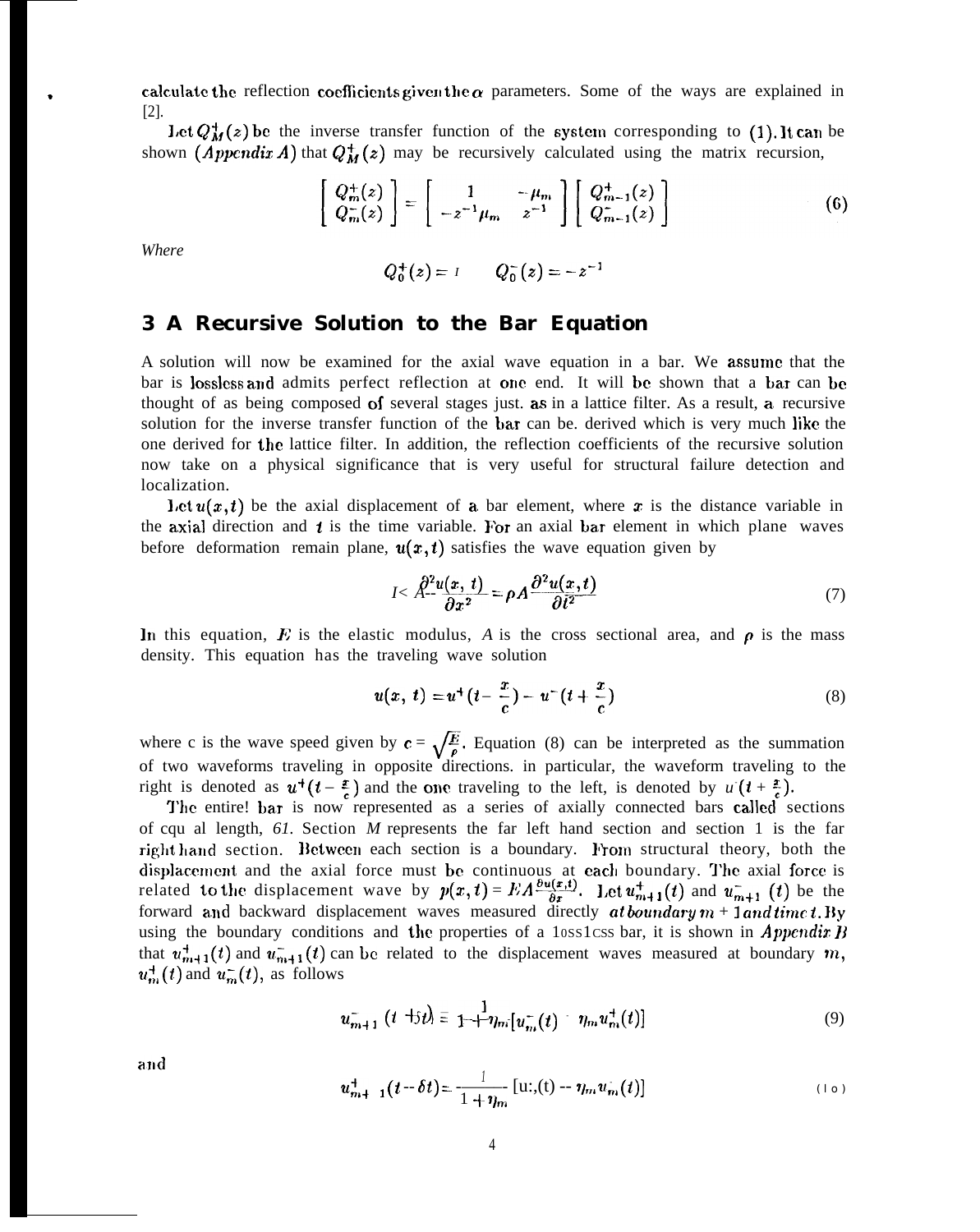

Figure 3: Bar Element Composed of M Stages

where

\*

$$
\eta_m \triangleq \frac{E_{m+1}A_{m+1} - E_m A_m}{E_{m+1}A_{m+1} + E_m A_m} \triangleq \frac{S_{m+1} \dots S_m}{S_{m+1} + S_m} \tag{11}
$$

In this equation,  $\&$  is the time required for  $a$  wave to travel through one section of the bar, given by  $\delta t = \frac{\delta l}{c}$ ;  $E_{m+1}$  is the elastic modulus of section m + 1;  $A_{m+1}$  is the cross sectional area of section  $m+1$ ; and  $S_m$  is defined as  $S_m \stackrel{\Delta}{=} E_m A_m$ .

Let  $z$  be defined as

$$
z \stackrel{\Delta}{=} e^{j\omega(2\delta t)} = e^{j\omega 2\frac{\delta l}{c}}
$$

Then, by taking the z transform of (9) and (10) where  $U_{m+1}^{-}(z)$  represents the z transform of  $u_{m+1}^-(t)$  and  $U_{m+1}^+(z)$  represents the z transform of  $u_{m+1}^+(t)$ 

$$
\begin{bmatrix} U_{m+1}^+ \\ U_{m+1}^- \end{bmatrix} = \frac{z^{\frac{1}{2}}}{1 + \eta_m} \begin{bmatrix} 1 & -\eta_m \\ -\eta_m z^{-1} & z^{-1} \end{bmatrix} \begin{bmatrix} U_m^+ \\ U_m^- \end{bmatrix}
$$
 (12)

As a result of perfect reflection at the right end of the bar,  $\eta_0$  takes a value of 1. Therefore, for section 1,  $(12)$  may be written as

$$
\begin{bmatrix} U_1^+ \\ U_1^- \end{bmatrix} = \frac{z^{\frac{1}{2}}}{1 + \eta_0} \begin{bmatrix} 1 & -1 \\ -z^{-1} & z^{-1} \end{bmatrix} \begin{bmatrix} U_0^+ \\ U_0^- \end{bmatrix} = \frac{z^{\frac{1}{2}}}{1 + \eta_0} \begin{bmatrix} 1 \\ -z^{-1} \end{bmatrix} \{U_0^+ - U_0^-\} \tag{13}
$$

11'urthcrmore, by repeatedly applying (1 2), the following relation is obtained for any section  $m+1$ ,

$$
\begin{bmatrix} U_{m+1}^{+} \\ U_{m+1}^{-} \end{bmatrix} = (z^{\frac{1}{2}})^{m+1} \prod_{k=0}^{m} \frac{1}{1+\eta_k} \begin{bmatrix} 1 & -\eta_m \\ -z^{-1}\eta_m & z^{-1} \end{bmatrix} \cdots \begin{bmatrix} 1 & -\eta_1 \\ -z^{-1}\eta_1 & z^{-1} \end{bmatrix} \begin{bmatrix} 1 \\ -z^{-1} \end{bmatrix} \{U_0^+ - U_0^-\}
$$
\n(14)

Now define

$$
\begin{aligned}\nD_m^+(z) \\
D_m^-(z)\n\end{aligned}\n\Bigg\} \triangleq \begin{bmatrix}\n1 & -\eta_m \\
-z^{-1}\eta_m & z^{-1}\n\end{bmatrix}\n\cdots\n\begin{bmatrix}\n1 & -\eta_1 \\
-z^{-1}\eta_1 & z^{-1}\n\end{bmatrix}\n\begin{bmatrix}\n1 \\
-z^{-1}\n\end{bmatrix} \n\tag{15}
$$

and

$$
K_m \triangleq \prod_{\substack{k=0\\5}}^m \frac{1}{1+\eta_k} \tag{16}
$$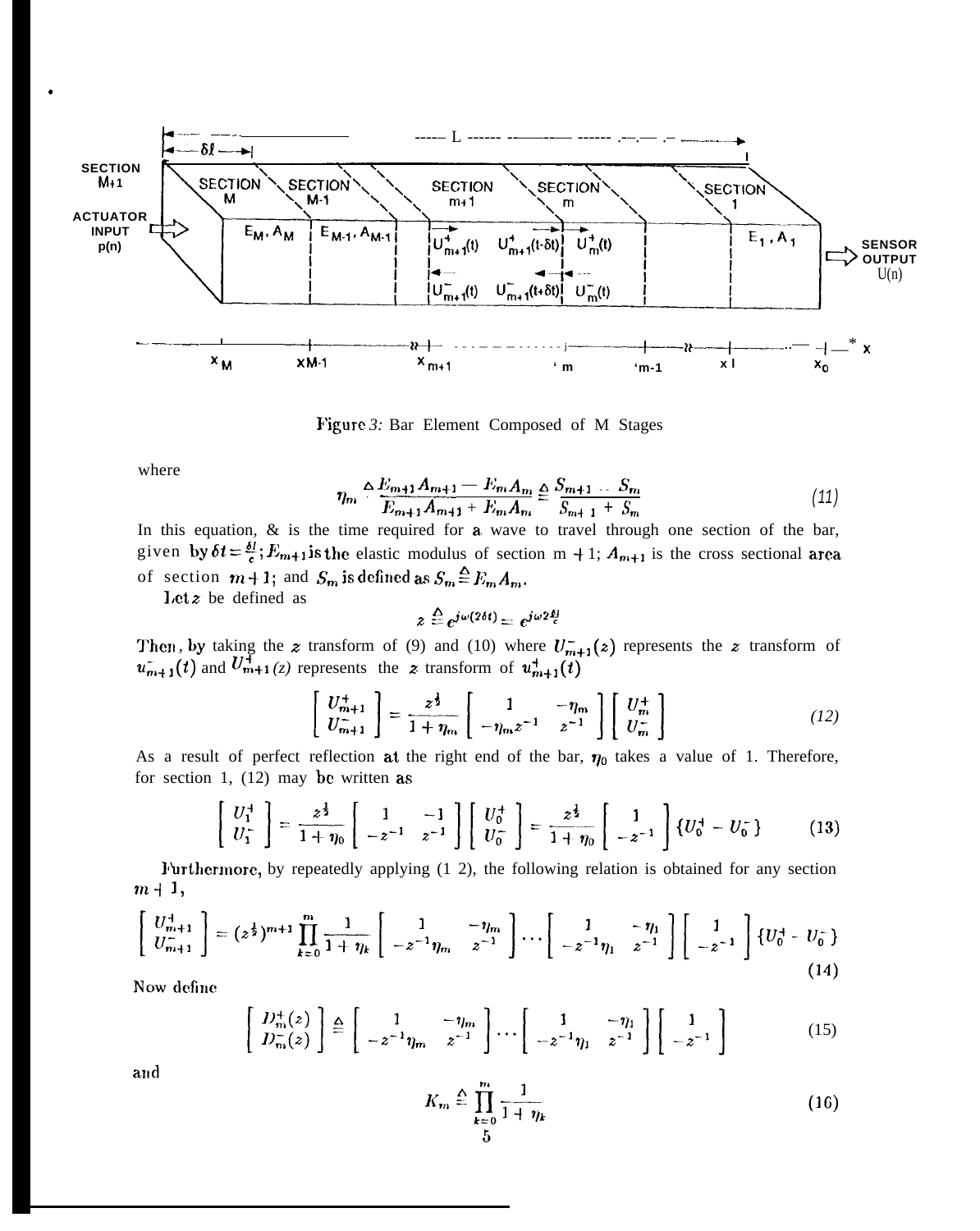Equation  $(14)$  is now written as

$$
\begin{bmatrix} U_{m+1}^{+} \\ U_{m+1}^{-} \end{bmatrix} = (z^{\frac{1}{2}})^{m+1} K_m \begin{bmatrix} D_m^{+} \\ D_m^{-} \end{bmatrix} \{ U_0^{+} - U_0^{-} \}
$$
 (17)

Normalizing equation (17) by  $K_m$  and defining  $N_{m+1}^+ \triangleq \frac{U_{m+1}^+}{K_m}$  and  $N_{m+1}^- \triangleq \frac{U_{m+1}^-}{K_m}$ , equation (17) can bc wrjtten as

$$
\begin{bmatrix} N_{m+1}^{+} \\ N_{m+1}^{-} \end{bmatrix} = (z^{\frac{1}{2}})^{m+1} \begin{bmatrix} D_{m}^{+} \\ D_{m}^{-} \end{bmatrix} \{U_{0}^{+} - U_{0}^{-}\}
$$
 (18)

Let  $H_M^+(z)$  be the inverse transfer function of the bar,

$$
H_M^+(z) \stackrel{\Delta}{=} \frac{N_{M+1}^+(z)}{U_0^+(z) - U_0^-(z)}\tag{19}
$$

It is defined as the ratio of the displacement wave at the far left of the bar over the displa.cement wave at the far right of the bar. However, to represent the boundary conditions at the far left of the bar in the same way as the boundary conditions at each junction in the bar, an imaginary section  $M + I$  can be visualized that has a matching impedance to section M. As a. result of the matched impedance, there is no negative traveling wave in section  $M_{+}$ - 1. Then, the input may be applied in section  $M + 1$  and the boundary condition at junction M can be stated in terms of a reflection coefficient. In this scheme, an extra  $z^{\frac{1}{2}}$  delay is also artificially created. It is assumed, though, that the input is added at the far left of the bar, so the added delay may be removed.

**11** By using the definition of  $H_M^+$  (z), the inverse transfer function bet wcen any section  $m$  and the front end can be described as

$$
H_{m}^{+}(z) \stackrel{\Delta}{=} \frac{N_{m+1}^{+}(z)}{U_{0}^{+} - U_{0}^{-}(z)}
$$
 (20)

Similarly, we may define

$$
H_m^-(z) \triangleq \frac{N_{m+1}^-(z)}{U_0^+ - U_0^-(z)}\tag{21}
$$

by using the backward moving displacement wave. Substituting (20) and (2 I ) into (18) yields,

$$
\begin{bmatrix}\nH_m^+(z) \\
H_m^-(z)\n\end{bmatrix} = (z^{\frac{1}{2}})^{m+1} \begin{bmatrix}\nD_m^+(z) \\
D_m^-(z)\n\end{bmatrix}
$$
\n(22)

The fin al form inverse transfer function is then,

$$
H_M^+(z) = \frac{N_{M+1}^+}{U_0^+ - U_0^-} = (z^{\frac{1}{2}})^{M+1} D_M^+(z)
$$
\n(23)

where  $D_M^+(z)$  is solved using (1 5). Then, by removing the extra  $z^{\frac{1}{2}}$  delay,

$$
\frac{U_{M+1}^+}{U_0^- - U_0^+} = (z^{\frac{1}{2}})^M K_M D_M^+(z)
$$
\n(24)

The *z* term represents a delay and the  $K_M$  is a gain factor.

Note that  $D_m(z)$  in equation (15), may be put in recursive form by taking,

$$
\begin{bmatrix} D_{m+1}^{+}(z) \\ D_{m+1}^{-}(z) \end{bmatrix} = \begin{bmatrix} 1 & -\eta_{m+1} \\ -\eta_{m+1} z^{-1} & z^{-1} \end{bmatrix} \begin{bmatrix} D_{m}^{+}(z) \\ D_{m}^{-}(z) \end{bmatrix}
$$
 (25)

where

$$
D_0^+(z) = 1
$$
  $D_0^-(z) = -z^{-1}$ 

**'l'his recursion** form is the same as that derived for a FIR filter with a lattice realization (6).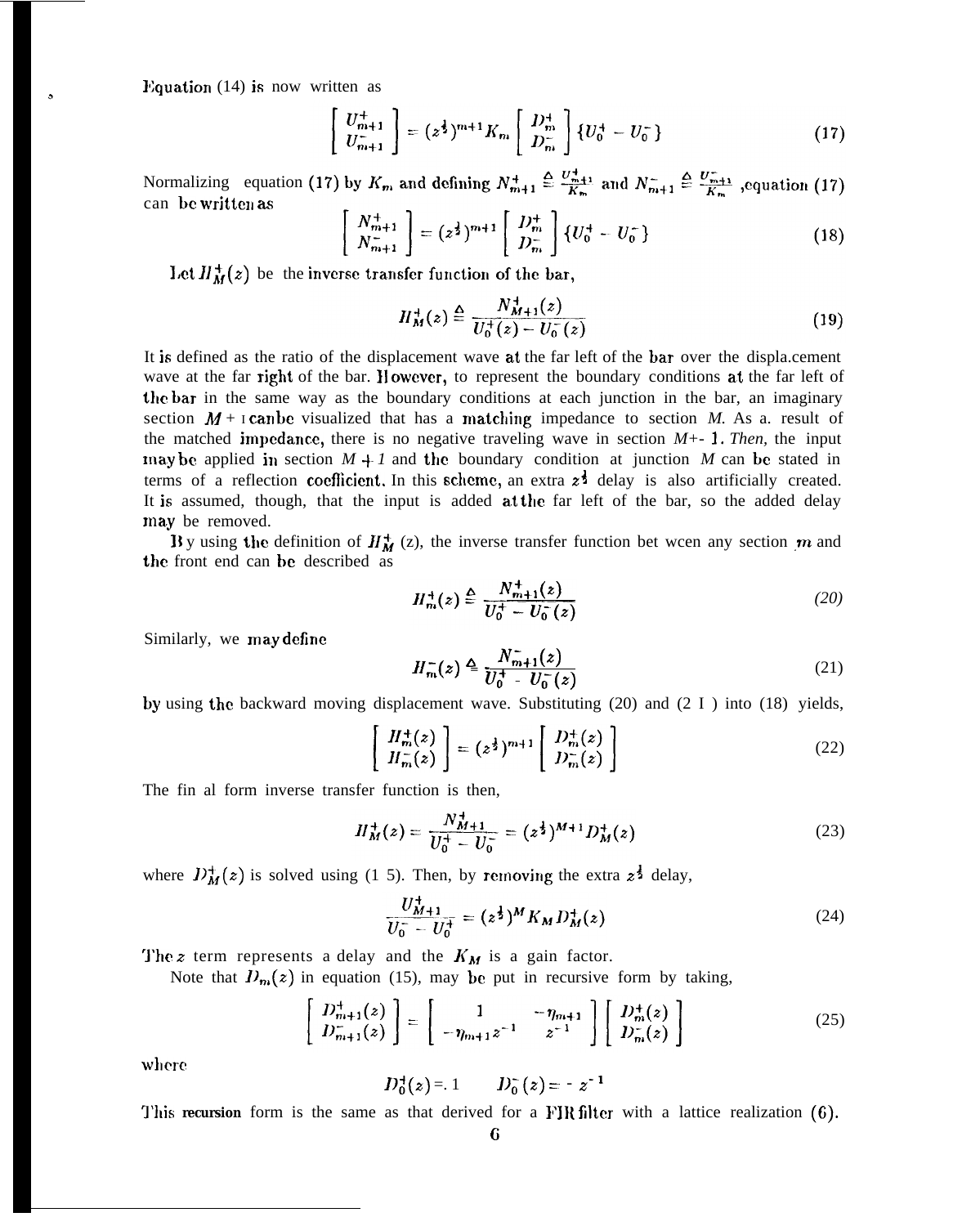# \* **4 Identifying Damage Extent and Location**

A recursive solution for an inverse transfer function was shown in equation (6) through the use of a lattice filter. By way of a completely separate physical argument., a recursive solution for the inverse transfer function for a bar element was shown in equation (25). By comparing these equations, it is clear that the two solutions are equivalent. This provides a physical justification for modeling the inverse transfer function of a bar as a FIR filter. Furthermore, the reflection coeflicicnts generated take on a physical meaning as defined in equation (11).

As a result of the above equivalence, a procedure may now bc developed to estimate the cross sectional areas of a bar. First, by using input/output data from a bar, the optimal,  $\text{FIR}$ inverse transfer function is identified. 'l'he bar is now represented as a series of  $M$  sections and the reflection coefficient,  $\eta_m$ , for each section is calculated as in a lattice filter. It should be noted that the **total** number of bar sections,  $M$ , is constrained by the sampling period of the output data. collection. Recall the equivalence of the recursive solutions of the FIR filter and the bar element was shown when

$$
z = e^{j\omega T} = e^{j\omega 2\frac{\delta l}{c}}
$$
 (26)

where T is the sampling period. Since the sampling period *is* defined when taking data,

$$
\delta l = \frac{Tc}{2} = \frac{1}{2}T\sqrt{\frac{E}{\rho}}
$$
\n(27)

and the total number of sections is constrained to  $M = \frac{L}{\delta l}$  where L is the total length of the bar. The reflection coefficients are now used to recursively calculate the cross sectional areas of the bar. From equation  $(11)$ ;

$$
S_m = \frac{1 - \eta_m}{1 + \eta_m} S_{m+1}
$$
 (28)

Since the  $E$ 's are assumed equal and constant,

$$
An_{n} = \frac{1 - \eta_{m}}{1 + \eta_{m}} A_{m+1}
$$
\n(29)

Note that the actual cross sectional area at boundary  $x_M$ , the far left side of the bar, is needed to start the recursion. If, however, this area is not known, it may be taken as 1. In this case, all areas estimated will bc normalized and damage will appear as a *change* in estimated normalized areas. As a result, failure can still be identified and localized, but the exact amount cannot be determined. Since  $\eta_0$  is taken to be 1, the area at boundary  $x_0$ , the far right side of the bar, cannot be estimated. Therefore, this procedure estimates cross sectional areas at all boundary points except for the endpoints.

It is clear from equation (29) that the reflection coefficient at the far left side of the bar,  $\eta_M$ , is never used in the estimation of the cross sectional areas. Also, it is noted that all reflection coefficients,  $\eta_m$ , are dependent only on structural characteristics on either side of a single boundary (11 ). As a result, the estimation procedure is *iridepcridcnt* of the boundary condition on the far left side of the bar. This eliminates the need for knowledge of material properties of adjoining structural sections. Note, however, that although it is never used,  $\eta_M$ is estimated. This immediately gives us information about the structural properties of the adjoining section at the far left of the bar.

ldcally, the cross scctiona] areas of the bar are continuously calculated. When some damage dots occur, cross sectional areas change and the extent and location of the damage is immediately known. Note that if damage occurs between two boundary locations, both the estimated cross sectional areas at the boundary before and after the damage location will change. This wil isolate the damage location between two boundary points.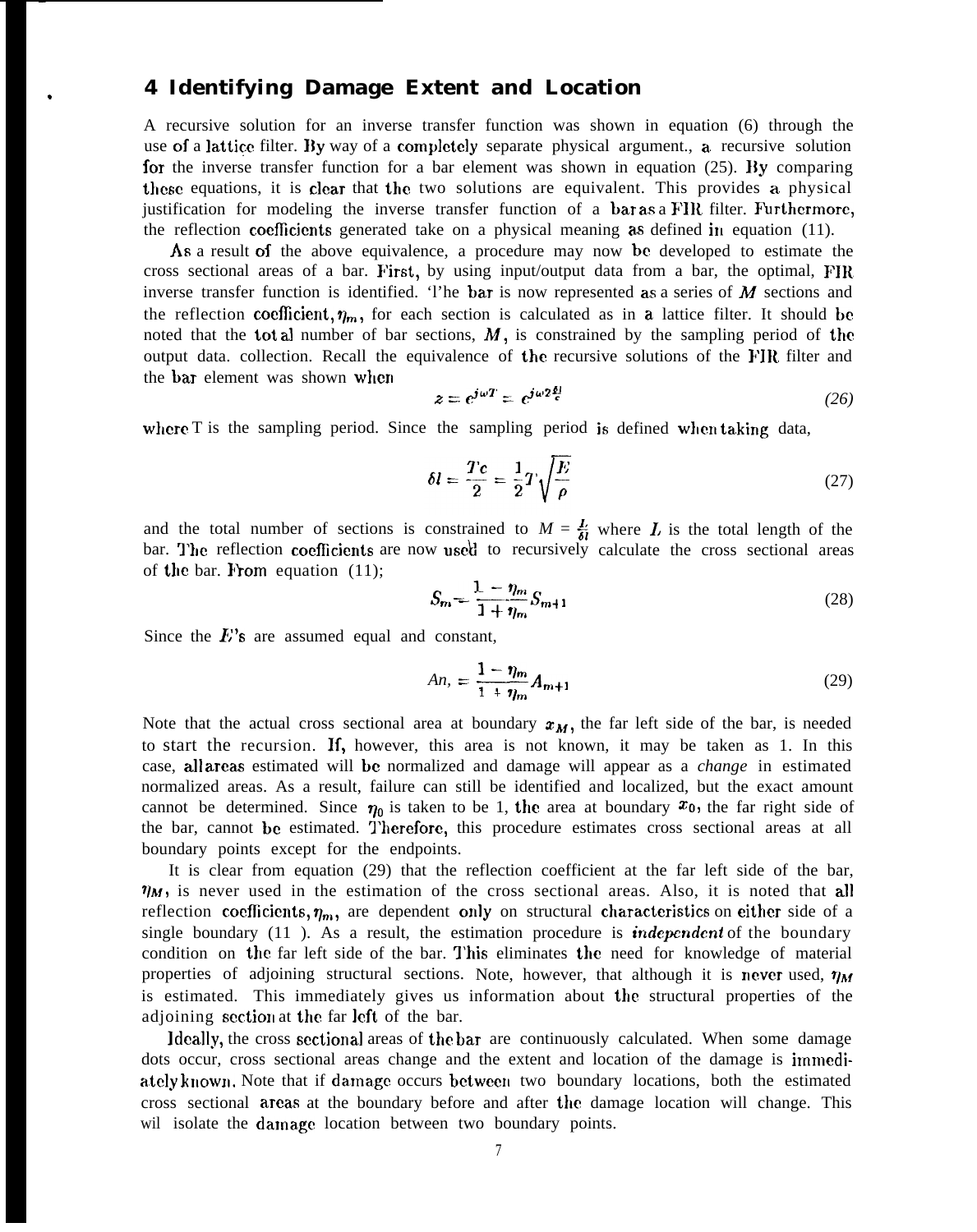# \* 5 **Simulation Example**

The acoustic reflection method js now illustrated through the use of a simulation example. Consider a uniform 3 meter bar made of structural steel with cross sectional area of .00129  $m<sup>2</sup>$  $(2 in^2)$ . The setup is shown in Figure 4. On the far left side of the bar is a stack of piezoelectric.



Figure 4: Simulated Experimental Setup for Acoustic Reflection Method

actuators that are capable of commanding displacement. On the far right of the bar is a laser displacement sensor. Structural steel has an elastic modulus, E, of 2el  $1 N/m^2$  and a density,  $\rho$ , of 7870 kg/m<sup>3</sup>. We take the sampling rate of the sensor to be 5041.127 Hz. This sampling rate determines the sectional length (27) as .5 meters. Since the **total length** of the bar is 3 meters, we have a total of  $6$  sections.

Any input can be applied by the displacement actuator in this method. For illustration purposes, assume a .001 meter impulse is applied. The impulse response of the uniform bar (undamaged) is shown in Figure 5. Note that the horizontal axis is marked in normalized time, Each time unit represents the time required for a wave to travel through two sections of the bar. In this case, this time is .198  $ms$ , As can be seen, the first output appears at time unit 3. This pure delay is the time required for the impulse to **travel** through all  $\bf{6}$  sections of the bar.

The optimal FIR filter is identified using a least squares procedure described in *Appendix 11. H*<sub>om</sub> this optimal FIR filter, reflection coefficients and cross sectional areas are estimated. We assume that wc know the cross sectional area of the far left of the bar exactly as .00129  $m^2$ . If this area. were not known, it could be taken as 1 and normalized areas could be calculated. The estimated bar is also shown in Figure 5. The crosshatched bars represent the simulated areas of each section. The white bars represent the estimated areas using only input/output data. Note that no damage appears and all cross sectional areas are estimated to be equal. The bar is now simulated to be damaged at section 3 such that the cross sectional area in that section has been reduced by  $50\%$ . The new impulse response and the estimated damage is shown in Figure 6. Note that the estimated damage of section 3 is exactly  $1/2$  the original area of the section. To show that the method works for small values of damage as well as large values, the bar is simulated such that section 3 is 95  $\%$  of its original area. Again, using only input/output data, the cross sectional areas are estimated. The results are shown in Figure 7.

}+'ina]ly, the method is shown on multiple failures. The bar is simulated such that section 2 is 60  $\%$  of its original area, section 3 is 70  $\%$  of its original area, and section 5 is 50  $\%$  of its original area. The impulse response and the estimated damage is shown in Figure 8. The method works well for several failures at once.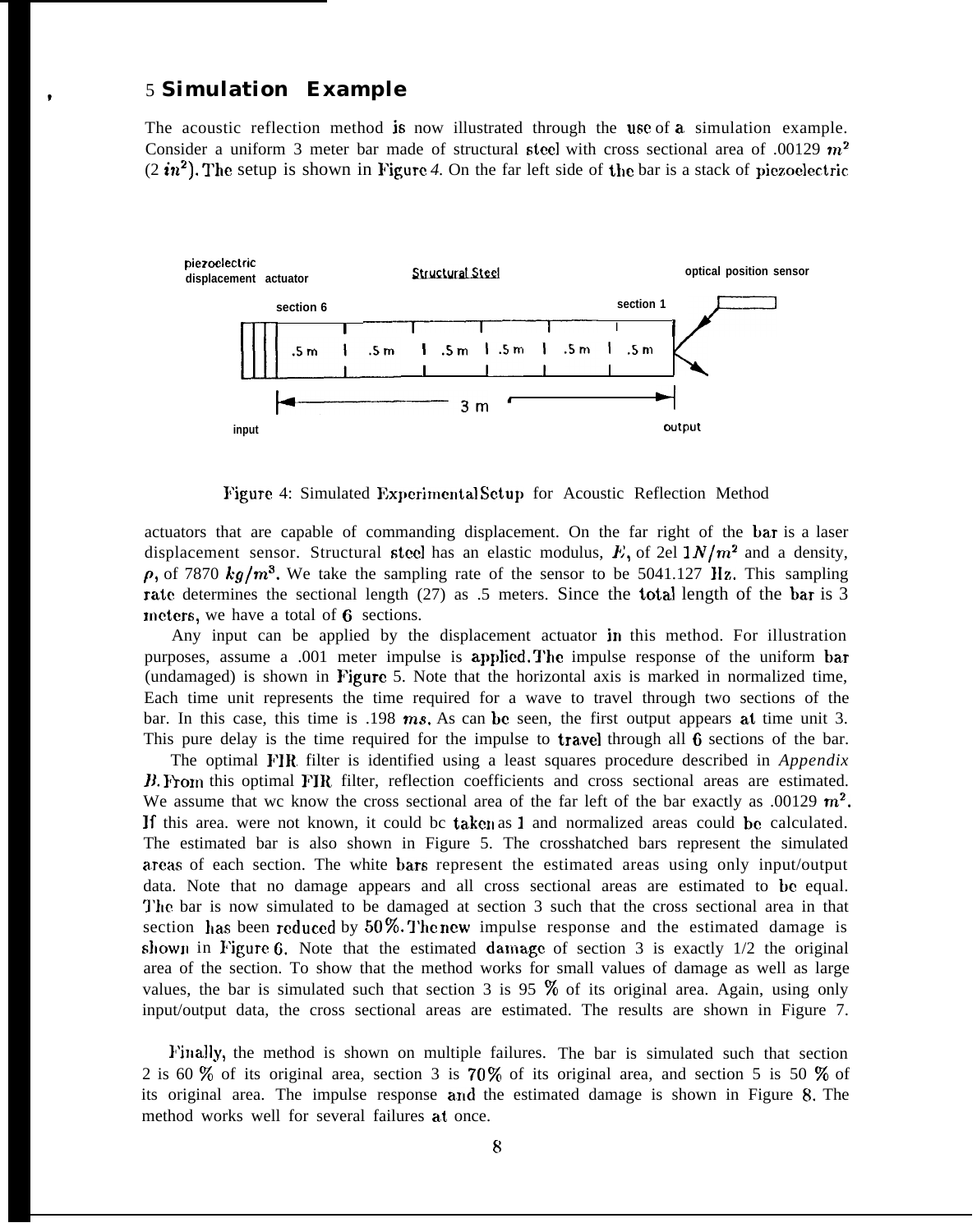

I

Figure 5: Estimation of Cross-sectional Area of Uniform Bar (1.29e-3 $m^2$ ) with Acoustic Reflection Method



F'igure 6: Detection, Localization, and Estimation of Change in Cross-sectional Areas- 50 % Change in Section 3

We have simulated the acoustic reflection method on an ideal bar to demonstrate the approach. However, in actual experimentation, there arc several issues that must be considered. First, noise corrupts all measurements. As a result, estimated areas will be incorrect to some degree and noll-existent damage may appear. This is particularly troublesome when trying to identify small amounts of damage. Therefore, some sort of threshold will be needed. Secondly, the FIR model order may cause potential difficulty. The model order is fixed in this method by the sampling rate. However, if this model order is not high enough to accurately model the bar, estimated areas may be hcorrect. This problem may be overt.omc by increasing the sampling rate. Finally, the accuracy of the system identification techniques must be considered. System identification techniques usc data that is inevitably corrupted by measurement noise and round-off error. As a result, it is important to use enough data such that these effects can be minimized when filter parameters arc identified.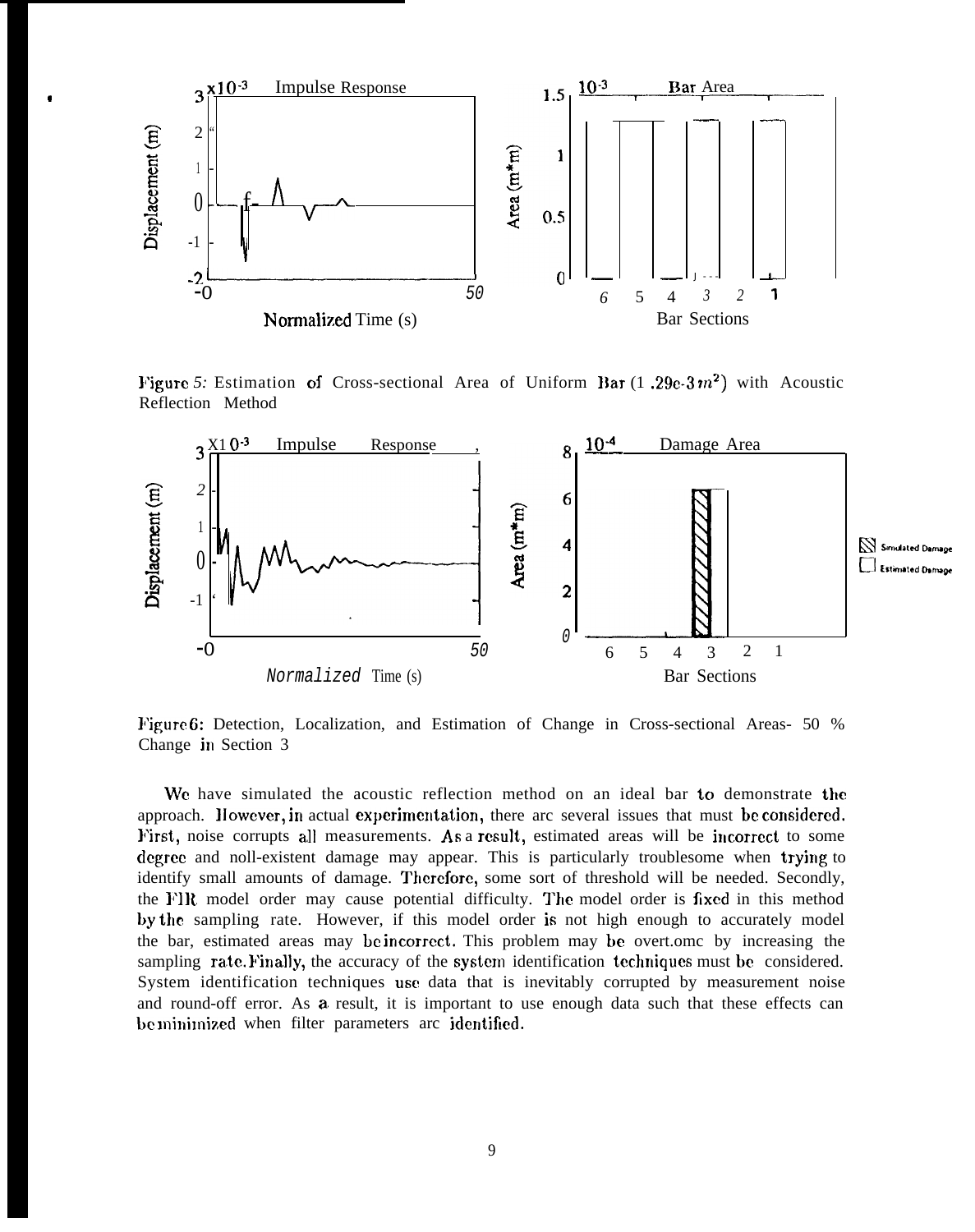

Figure 7: Detection, Localization, and Estimation of Change in Cross-sectional Areas- 5 % Change in Section 3



Figure 8: Detection, Localization, and Estimation of Change in Cross-sectional Areas- 40 % Change in Section 2, 30 % Change in Section 3, 50 % Change in Section 5

# G **Further Work**

As derived herein, the acoustic reflection method can he applied to fault detection in second order systems such as a string in transverse vibration, a bar in axial vibration, or a shaft in torsional vibration. An important future extension would be the application to fourth order systems such as a beam in bending vibration. It is known that such systems have traveling wave representations [18][1 I]. IIowever, in fourth order systems the medium is dispersive and the wave changes shape as it travels. This would generally require a more complicated analysis, e.g., the use of pole-zero lattices (e.g., [20] [21]) or heavily overparametrized all-pole lattice representations [23]. Alternatively, the dispersive qualities of the structure could be minimized by restricting the excitation to wave packets over restricted narrowbands of frequency, or by using colocated actuator/sensor instrumentation with time-windowing to retain only the early portion of the pulse response (i.e., the near-field return).

The extension to a complete structure with interconnected elements is also desired. Much of the groundwork for this extension has already been laid due to recent eflorts directed at controlling structures based on traveling wave representations  $[10][11][1 2][13]$ . Here, each structural clement is considered to be a waveguide, and the energy reflection properties at the junctions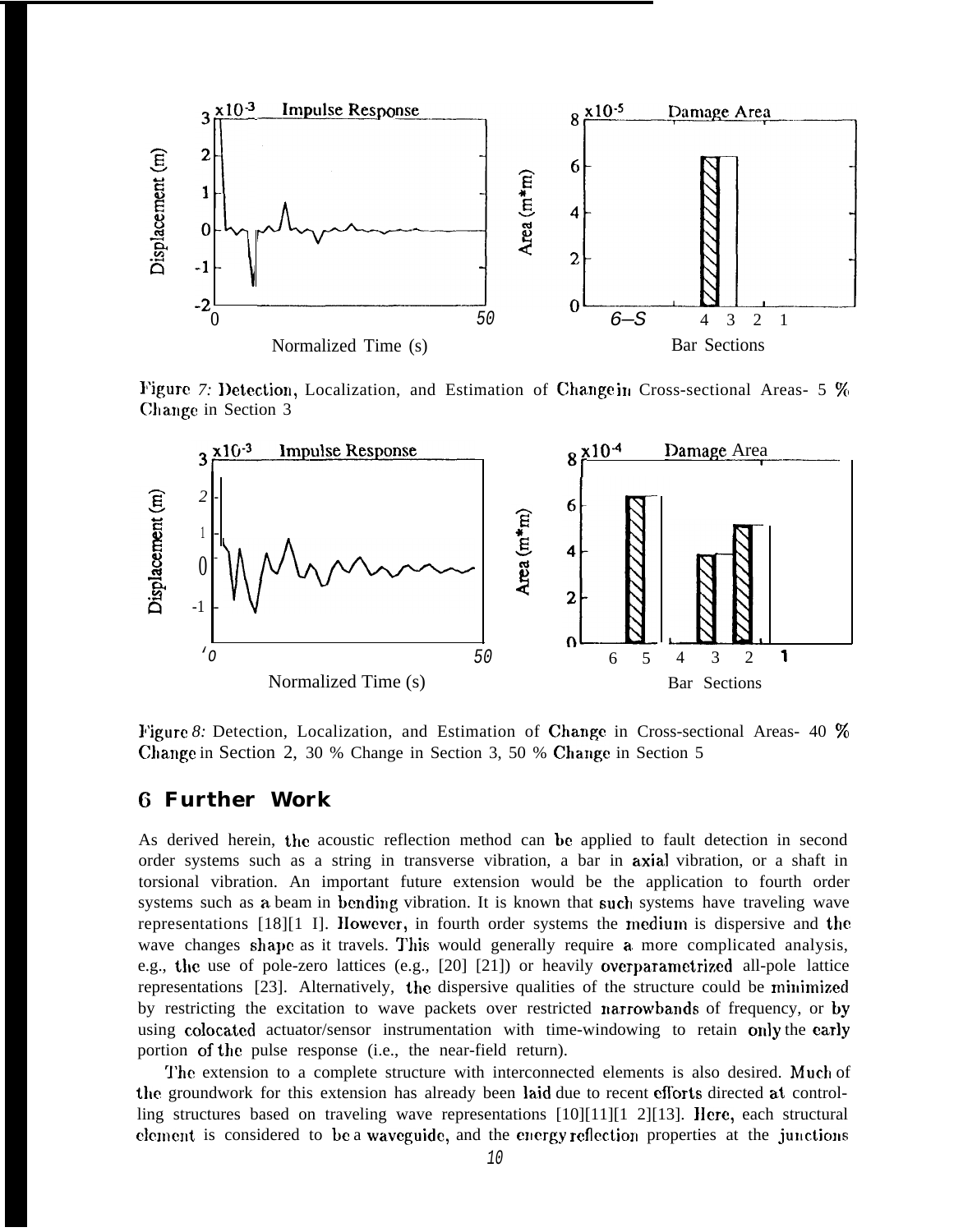(boundaries) are represented by scattering matrices. The scattering matrix concept generalizes the notion of a reflection coefficient used to characterize a one-dimensional boundary. Representing each structural member as a lattice filter, it is conceivable that an "3-D lattice model" of the structure can be built by interconnecting lattice filters with the same geometry as the true structure, using the appropriate scattering matrix interconnections at the boundaries. A long term goal would be to estimate cross-sectional areas at each point of the 3-dimensional lattice model using actuators and sensors distributed about the structure.

The analysis in this paper utilized a displacement wave representation of the dynamics. An important alternative would be to consider "force-velocity" representations. This gives a perfect analogy to "voltage-current" representations of transmission lines, and "pressurevolume velocity" representations of acoustic waveguides. Powerful network analysis methods could then be applied, and "impedance" concepts could be developed. It appears that such an approach would lend more insight into the treatment of boundary conditions, and would bc most useful for extending the theory to interconnected structures.

While extending the method as outlined above requires additional research effort, a simple brute! force. method which would work for any structure or configuration would be to treat the detection problcm as a pattern recognition problem, and usc the estimated cross-sectional areas (derived from the reflection coefficients) as "feature vectors". TO the authors' best knowledge, such physically motivated features have not yet been used for detection/localization in structures. It seems that the cross-sectional area estimates would make very good feature vectors since they enjoy a one-to-one correspondence to fault locations in second-order systems under ideal conditions, and hence would at least correlate strongly with the location of faults for more complex interconnected fourth order systems.

## **7 Conclusions**

A method for structural failure detection and locaJization has been introduced based on acoustic reflections. The theory has been worked out completely for a bar with nonuniform crossscctional area. An important theoretical result is that the cross-sectional areas of the bar can be calculated directly in terms of the reflection coefficients of the optimal FIR Wiener filter realized in lat ticc form. This reduces the problem of detecting and localizing failures to one of estimating the optimal FIR Wiener filter for the inverse plant. Fort unately, many convenient recursive algorithms exist for estimating the optimal FIR Weiner filter and any of such methods can be used with the present approach.

A simulation study was conducted to validate the overall acoustic reflection approach. A uniform bar was **chosen** as the structural clement for the study. The. cross-sectional areas of the bar were perturbed to various extents in multiple locations to simulate structural failures and damage of various extent. As **expected** from the theory, the acoustic reflection algorithm *correctly dctcctcd artd located multiple jailurcs in the bar, and estimated the cxteni of* damage at *each location. I'urthcrmorc, as cxpcctcd jrom the theory, it accomplished this without training, and without prior knowledge oj a structural model.*

The results of this study arc very encouraging, and indicate various directions for future efforts. The most obvious are extension to fourth-order systems, and extensions to interconnected systems. While such extensions arc not straightforward, some guidelines and possible approaches were discussed in the paper.

#### Acknowledgement s

This research was performed at the Jet }'repulsion laboratory, under contract with the National Acronautics and Space Administration. This research was partially supported by the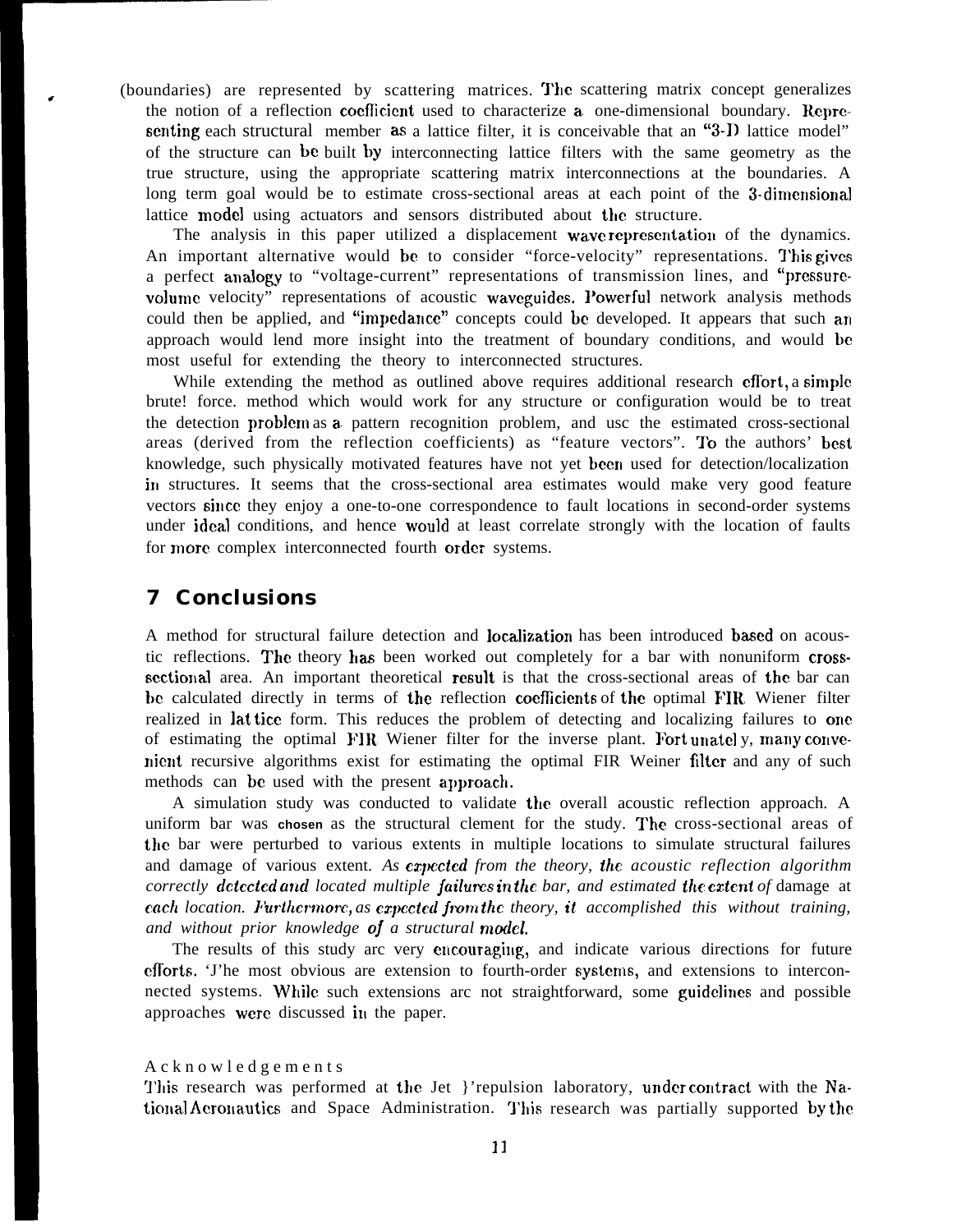### **References**

,

- [1] Wakita, H., "Direct Estimation of the Vocal Tract Shape by inverse Filtering of Acoustic Speech Waveforms," *IEFIE Twmsaclions on Audio and Elcctmmics,* vol. AIJ-21, No. 5, October, 1973, pp. 417-426.
- [2] Proakis, J .G. and Manolakis, D.G., *Introduction to Digital Signal Processing*, Macmillan }'ublishing Company, 1988.
- [3] Roberts, R. A. and Mullis, C.T., Signal Processing, Addison- Wesley Publishing Co., 1987.
- [4] Meirovitch, 1,., *Ana/yiica/ Methods* in *Vibmiions,* Macmillan Company, 1967.
- [5] Kuehnle,A.U., "Control of Longitudinal Waves in a Rod with Voigt Damping," Proceedings *oj the American Controls Conjcmncq 1989,* Pittsburgh, PA, June, 1989, pp.200-205.
- [6] Fujii, 11. and Ohtsuka, T., ' ( Experiment of a Noncollocated Controller for Wave Cancellation," *Journal oj Guidance, C'ontrwl, and Dynamics,* Vol. 15, No.3, May-June 1992, pp.741-745.
- [7] Chen, J.C. and Garba, J, A., "On Orbit Damage Assessment for Large Space Structures", Proceedings of the A IA A/A SME/ASCE/AIIS 28th Structures, Structural Dynam*ics, and Materials* Conjcwnce,April 19&7.
- [8] Hajela, P. and Soeiro, F. J.,"Structural Damage Detection Based on Static and Modal Analysis," *AJAA* Journal, Vol. 28, No. 6,June, 1990, pp. 1110-1115.
- [9] Kabe, A.M.,''Stiffness Matrix Adjustment Using Modal I)ata,''A1AA *Journa/,Vol.* 23, No. 9, September , 1985, pp. 1431-1436.
- [10] A .11. Von Flotow, 'l'raveling wave control for large space structures," J. Guidance, Control and l)ynamics, vol. 9, no. 4, pp. 462-468, 1986.
- [11] A.H. Von Flotow, "Disturbance propagation in structural networks," J. Sound and Vibration, vol. 106, no. 3, pp. 433-450, 1986.
- [12] All. Von Flotow and B. Schafer, "Wave-absorbing controllers for a flexible beam ," J. Guidance, Control, and l)ynamics, vol. 9, no. 6, pp. 673-680, 1986.
- [13] 1).W. Miller and A.11. Von Flotow, "A traveling wave approach to power flow in structural networks," J. Sound and Vibration, vol. 128, no. 1, pp. 145-162, 1989,
- [14] D.J. McClements and P. Fairley, "Ultrasonic pulse echo reflectometer," Ultrasonics, vol. 29, pp. 58-62, January 1991.
- [15] S. Hangai and Y. g'ski, "Detection of faults in short fiber by the phase compensated reflectometer," IEEE 'bans. Instrumentation and Measurement, vol. 39, no. 1, pp. 238-241, February 1990.
- [[6] L.P. Van Biesen, J. Renneboog, and A.R.F. Barel, "High accuracy location of faults on electrical lines using digital signal processing," IEEE Trans. Instrumentation and Measurement, vol. 39, no. 1, pp. 175-179, February 1990.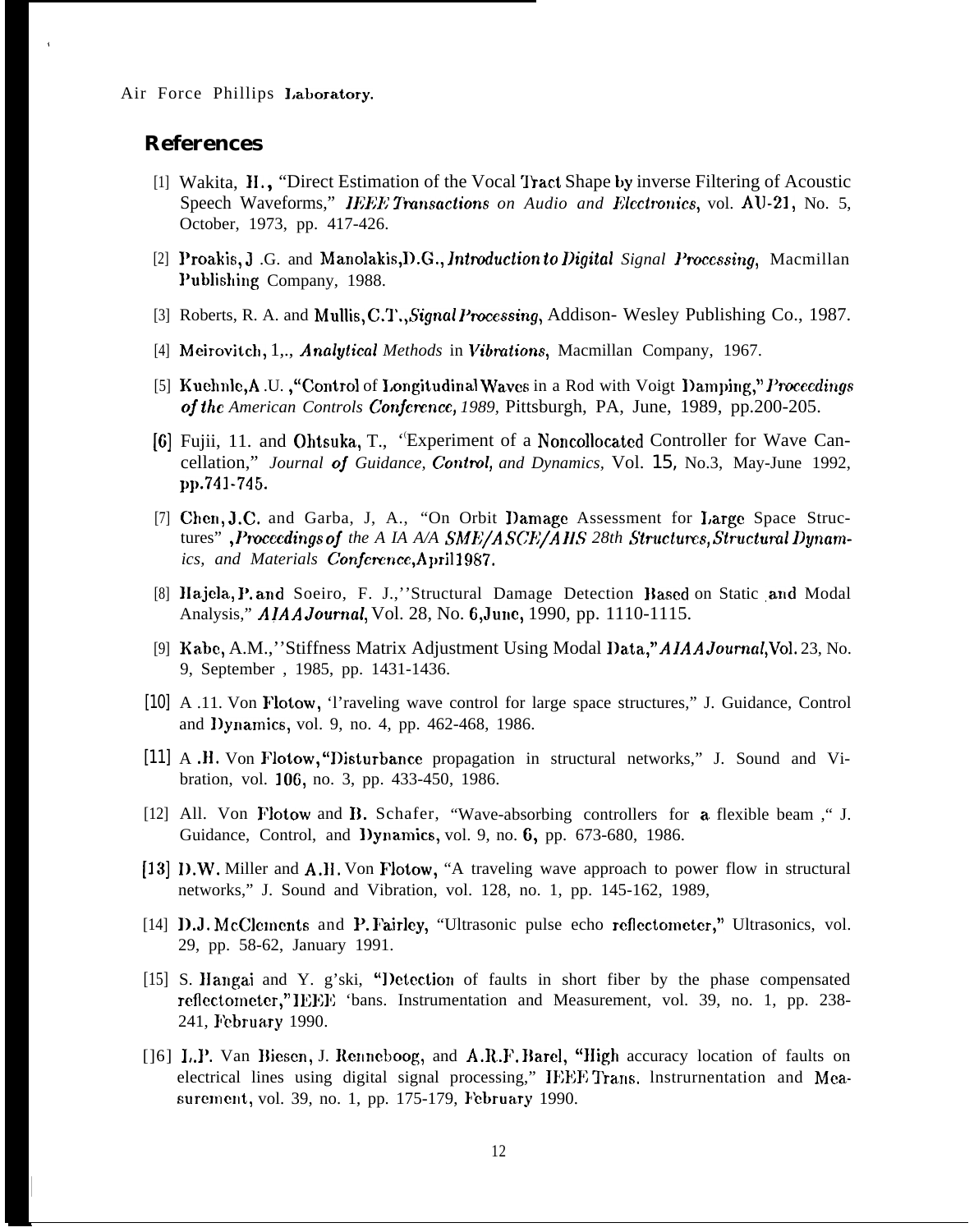[17] B. Widrow and S.D. Stearns, *Adaptive Signal Processing. Prentice-Hall*, Englewood Cliffs, N. J., 1985,

ł,

 $\ddot{\phantom{0}}$ 

- [18] M. Zac, "Dynamical response to pulse excitations in large space structures," in Large  $Space Structures: Dynamics$  and  $Control$ , S.N. Atluri, A .K. Amos (Eds.), Springer-Verlag, Gerlin 1988.
- [19] B. Friedlander, "Lattice filters for adaptive processing," Proc. IEEE, vol. 70, pp. 829-867, 1982.
- [20] F. Jabbari and J.S. Gibson, "Vector-channel lattice filters and identification of flexible structures," IEEE Trans. Automatic Control, vol. 33, no. 5, pp. 448-456, May 1988.
- [21] F. J abbari and J.S. Gibson, "Adaptive identification of a flexible structure by lattice filters< AIAA J. Guidance, Control and IJynamics, pp. 548-554, July-August, 1989.
- [22] 1).M. Wiberg, "Frequencies of vibration estimated by lattices," J. Astronautical **sci., vol.** 33, pp. 35-47, 1985.
- [23] J. Makhoul, "Linear prediction: A tutorial review," Proc. IEEE, vol. 63, pp. "561-580, April 1975.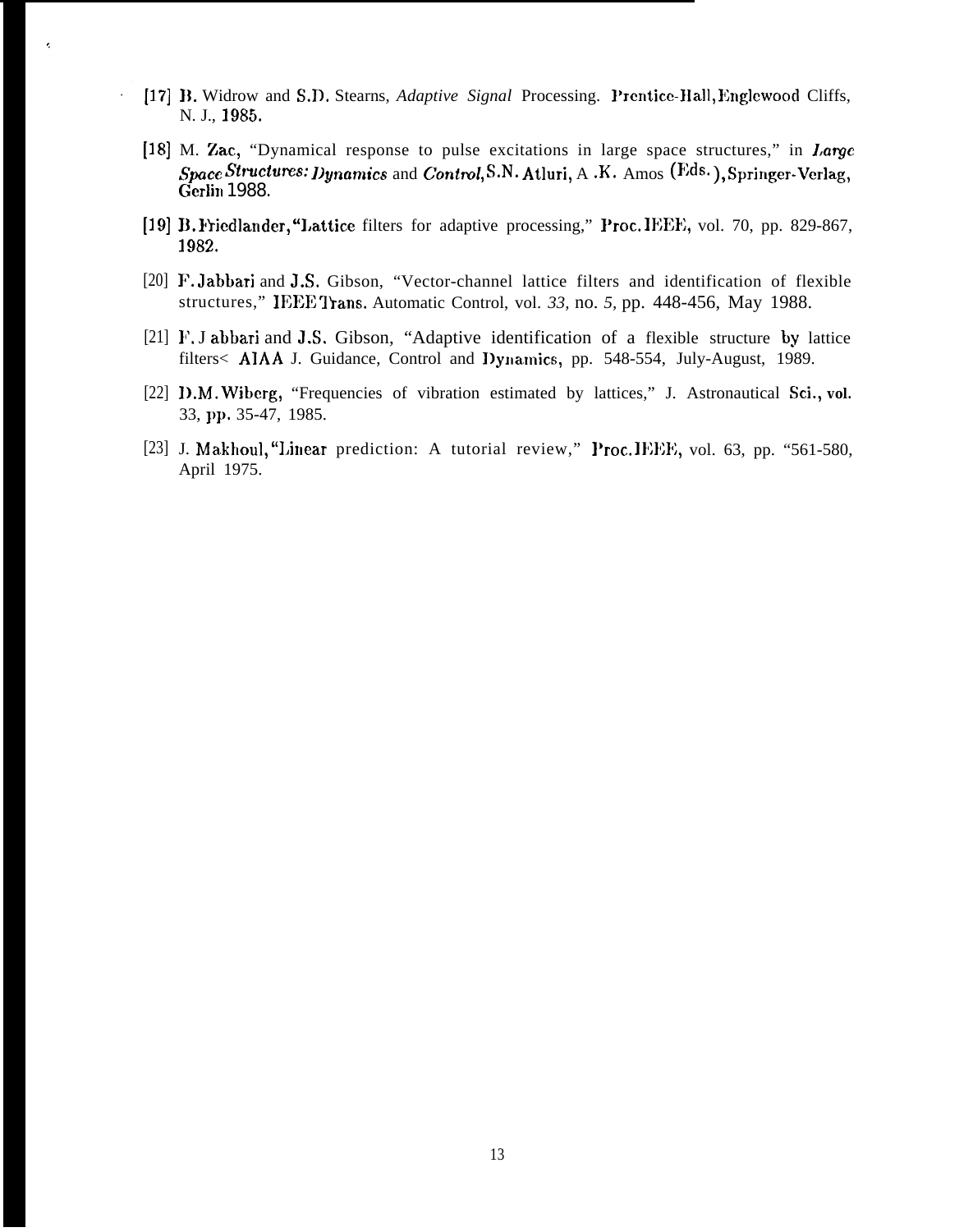### APPENDIX A

Least Squares Estimation and the Lattice Realization

1,ct an inverse transfer function bc defined as

$$
Q(z) = -1 + \sum_{k=1}^{M} \alpha(k) z^{-k}
$$
 (30)

It is clear that the inverse transfer function is an FIR filter with parameters  $\alpha(1)$ ,  $\alpha(2)$ ,...,  $\alpha(M)$ . 'l'here arc  $M$  unknown  $\alpha$ 's needed to characterize the transfer function. The unknown parameters are identified using a least squares estimation procedure. Denote the error between the measured  $p(n)$  and that estimated from our model as  $e(n)$ . Then

 $\sim$ 

$$
c(n) = p(n) - \sum_{k=0}^{M} \alpha(k)u(n-k); \qquad \alpha(0) = 1 \tag{31}
$$

The sum of the squares of the errors from time, O, to the current time,  $n$ , is written

$$
E(n) = \sum_{t=0}^{n} e^{2}(t) = \sum_{t=0}^{n} \{p(t) - \sum_{k=0}^{M} \alpha(k)u(t-k)\}^{2}
$$
 (32)

where *t* is a discrete variable.  $E(n)$  is now minimized with respect to the filter parameters. This results in a set of *M* linear equations of the form

$$
\sum_{k=1}^{M} \alpha(k) r_{uu}(k-1) = r_{pu}(l) - r_{uu}(l); \quad l = 1, 2, ..., M
$$
 (33)

where the  $r_{uu}$  is the autocorrelation of  $u(t)$  given by

$$
r_{uu}(m) = \sum_{t=0}^{n} u(t)u(t-m)
$$
\n(34)

and  $r_{pu}(m)$  is the cross correlation of  $p(t)$  and  $u(t)$  given by

$$
r_{pu}(m) = \sum_{t=0}^{n} p(t)u(t-m)
$$
 (35)

Note that  $u(t) = 0$  for  $t < 0$ . Also  $r_{uu}(m) = r_{uu}(-m)$ . As a result, (33) may be written as

$$
\begin{bmatrix}\nr_{uu}(0) & r_{uu}(1) & r_{uu}(2) & \dots & r_{uu}(M-1) \\
r_{uu}(1) & r_{uu}(0) & r_{uu}(1) & \dots & r_{uu}(M-2) \\
\vdots & \vdots & \ddots & \vdots \\
r_{uu}(M-1) & r_{uu}(M-2) & r_{uu}(M-3) & \dots & r_{uu}(0)\n\end{bmatrix}\n\begin{bmatrix}\n\alpha(1) \\
\alpha(2) \\
\vdots \\
\alpha(M)\n\end{bmatrix}\n=\n\begin{bmatrix}\nr_{pu}(1) - r_{uu}(1) \\
r_{pu}(2) - r_{uu}(2) \\
\vdots \\
r_{pu}(M) - r_{uu}(M)\n\end{bmatrix}
$$
\n(36)

Equation  $(36)$  can be rewritten as

$$
R\bar{\alpha} = \dot{r} \tag{37}
$$

where the definitions of the matrix  $R$ , and the vectors  $\tilde{\alpha}$  and  $\tilde{r}$  are obvious from equation (36). Note that R is in Toeplitz form. The equation of the form (37) can be solved in a variety of ways to obtain the  $\alpha$  parameters of the inverse transfer function. The most straightforward way conceptually is to invert the  $R$  matrix to get

$$
\bar{\alpha} = R^{-1}\tilde{r} \tag{38}
$$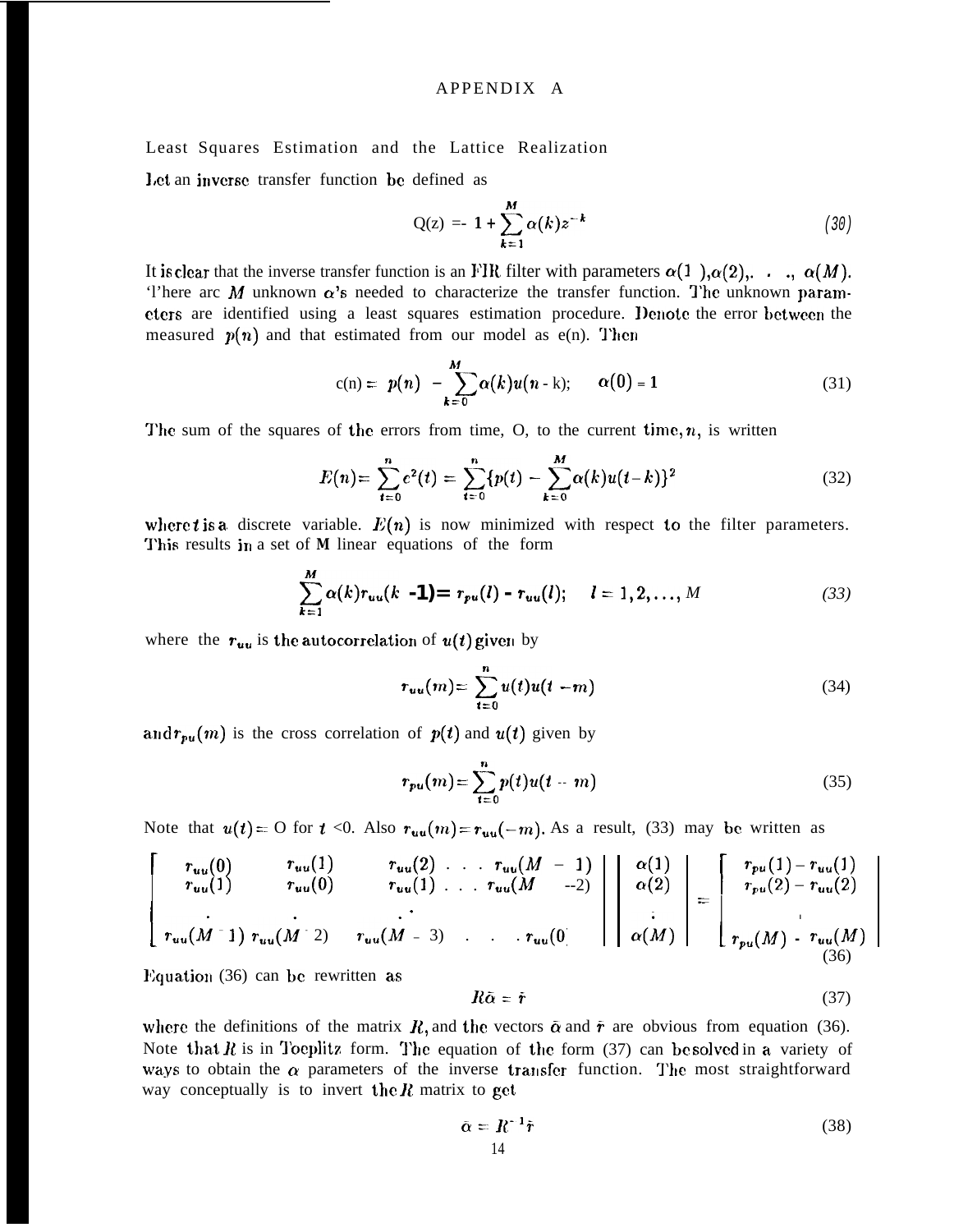Recall, that the lattice filter is described by the following set of well known order-recursive equations described earlier, but repeated here

$$
f_0(n) = g_0(n) = u(n) \tag{39}
$$

$$
f_m(n) = f_{m-1}(n) + \mu_m g_{m-1}(n-1) \; m = 1, 2, \ldots, M \tag{40}
$$

$$
g_m(n) = \mu_m f_{m-1}(n) + g_{m-1}(n-1) \, m = 1, 2, \ldots \, M \tag{41}
$$

$$
p(n) = f_M(n) \tag{42}
$$

The lattice filter is equivalent to the FIR filter. As a result,

$$
p(n) = f_M(n) = \sum_{k=0}^{M} \alpha(k) u(n-k) \alpha(0) = 1
$$
 (43)

Indeed after any stage  $m$  of the. lattice, the  $f_m(n)$  may be represented as

$$
f_m(n) = \sum_{k=0}^{m} \alpha_m(k) u(n-k) \qquad \alpha(0) = 1 \tag{44}
$$

where  $\alpha_m(k)$ 's arc unique for each  $0 < m \le M$ . Define

$$
A_m(z) = I + \sum_{k=1}^{m} \alpha_m(k) z^{-k} \ge 1
$$
 (45)

Then the  $z$  transform of  $(44)$  is

$$
F_m(z) = A_m(z)U(z) \tag{46}
$$

or

$$
A_m(z) = \frac{F_m(z)}{U(z)}\tag{47}
$$

Note  $A_m(z)$  represents the transfer function from the input to the output,  $f_m(n)$ , after stage  $m$ . The other output  $g(n)$  may also be expressed as a sum. By working through equations (39) - (42), it seen that

$$
g_m(n) = \sum_{k=0}^{m} \alpha_m(m-k)u(n-k)
$$
 (48)

where it is noted that the  $\alpha$  's needed for g(n) in (48) are the same as those needed for  $f(n)$ in (44), but in reverse order. Define

$$
B_m(z) = \sum_{k=0}^m \alpha_m (m-k) z^{-k}
$$
 (49)

Note

$$
\text{Bin}(z) = z^{-m} A_m(z^{-1}) \tag{50}
$$

Then the z transform of (48) is

$$
\mathbf{G}^{\mu}(z) = B_m(z)U(z) \tag{51}
$$

and

$$
B_m(z) = \frac{G_m(z)}{U(z)}\tag{52}
$$

Now take the z transform of equations (39)- (42)

$$
\mathbf{Fe(z)} = G_0(z) = U(z) \tag{53}
$$

$$
F_m(z) = F_{m-1}(z) + \mu_m z^{-1} G_{m-1}(z) \quad m = 1, 2, ..., \ M \tag{54}
$$

$$
G_m(z) = \mu_m F_{m-1}(z) \ 4 \ z^{-1} G_{m-1}(z) \ m = 1, 2, \dots, M \tag{55}
$$

$$
P(z) = F_M(z) \tag{56}
$$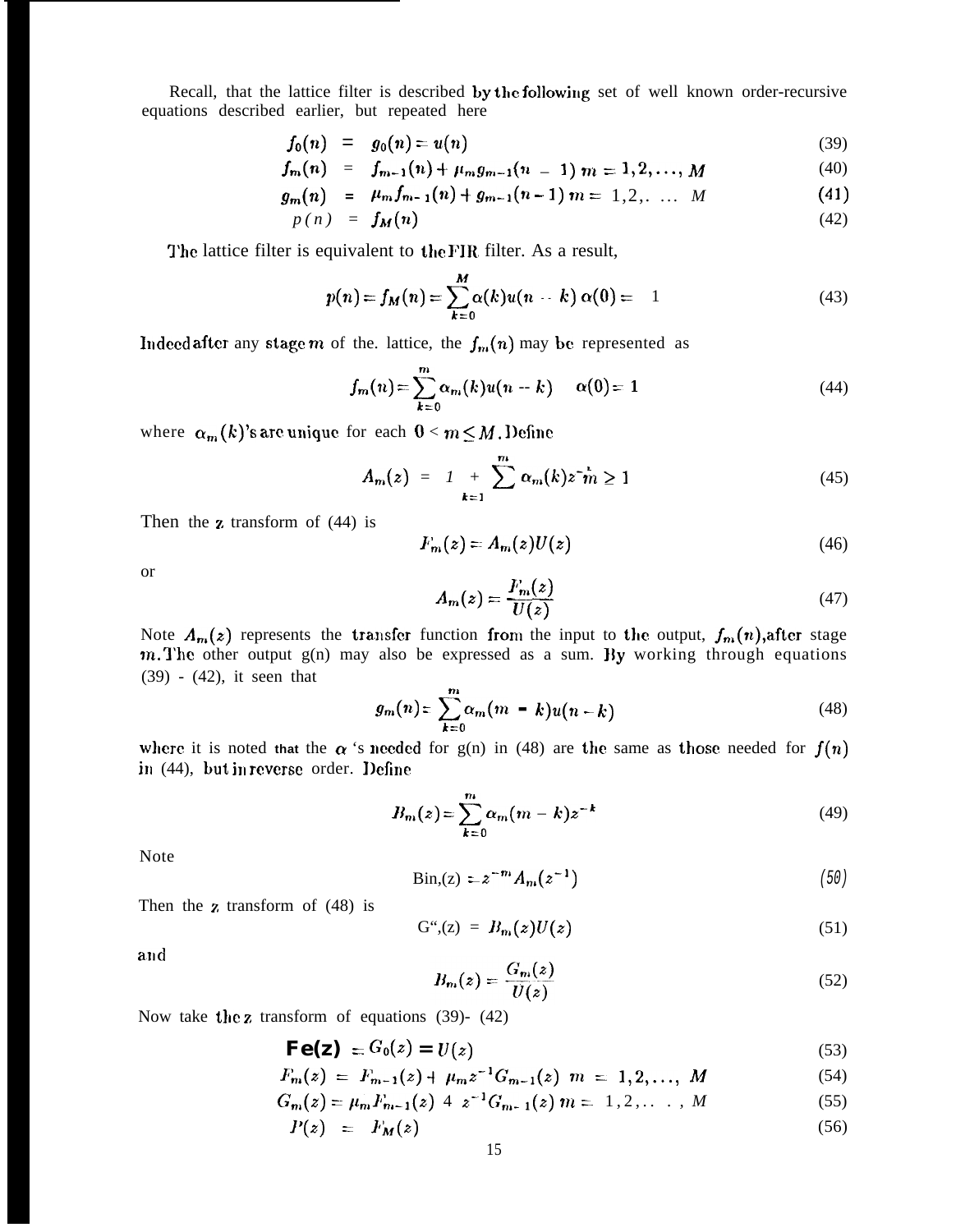By dividing each equation by  $U(z)$ ,

$$
A_0(z) = B_0(z) = I \tag{57}
$$

$$
A_m(z) = An, I(z) + \mu_m z^{-1} B_{m-1}(z) \ m = 1, 2, ..., \ M \tag{58}
$$

$$
B_m(z) = \mu_m A_{m-1}(z) + z^{-1} B_{m-1}(z) \; m = 1, 2, ..., M \tag{59}
$$

where  $A_M(z)$  becomes the FIR transfer function. hese equations an now be put into order recursive matrix form as

$$
\left[\begin{array}{c} A_m(z) \\ B_m(z) \end{array}\right] = \left[\begin{array}{cc} 1 & \mu_m \\ \mu_m & 1 \end{array}\right] \left[\begin{array}{c} A_{m-1}(z) \\ z^{-1}B_{m-1}(z) \end{array}\right] \tag{60}
$$

in order 1,0 directly compare the recursive matrix equation  $\overline{60}$  to the bar equations, (60) is now put into a slightly different form. Define

$$
Q_{m}^{-}(z) = -2 \cdot 1)^{n}, (2)
$$
 (61)

and

.

$$
Q_m^+(z) = A_m(z) \tag{62}
$$

lly using these definitions in (58) and (59) and writing the new equations in matrix form,

$$
\begin{bmatrix}\nQ_m^+(z) \\
Q_m^-(z)\n\end{bmatrix} = \begin{bmatrix}\n1 & -\mu_m \\
-z^{-1}\mu_m & z^{-1}\n\end{bmatrix} \begin{bmatrix}\nQ_{m-1}^+(z) \\
Q_{m-1}^-(z)\n\end{bmatrix}
$$
\n(63)

where from (57)

$$
Q_0^+(z) = 1 \qquad Q_0^-(z) = -z^{-1}
$$

A very elegant and efficient way of obtaining the reflection coefficients,  $\mu_m$ , directly from (37) is to solve the Levinson-Durbin algorithm. In this algorithm, the  $\alpha$ 's are calculated recursively and the reflection coefficients are calculated as an intermediate step in the recursion. This method may be very useful in adaptively updating the reflection coefficients on-line.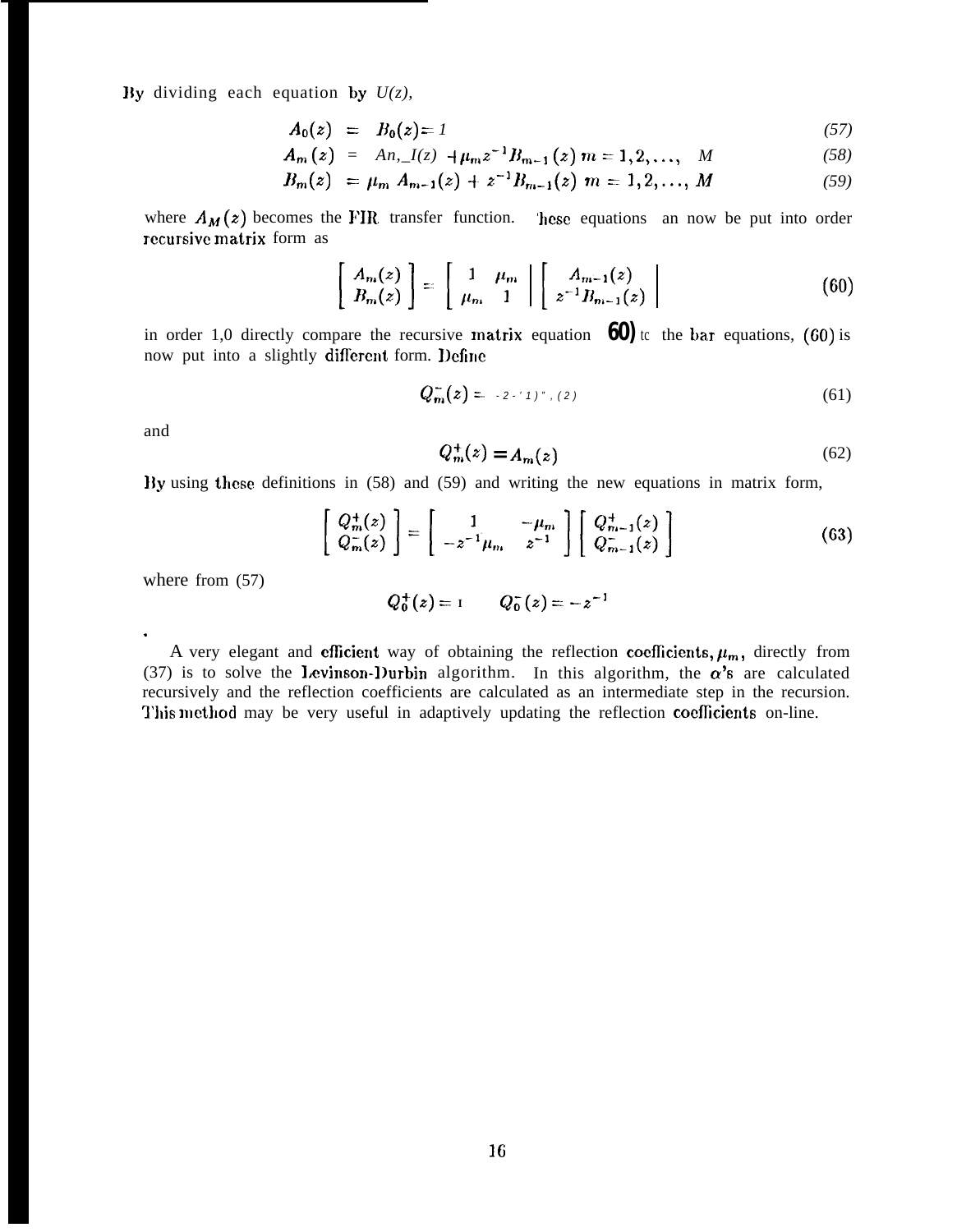### APPENDIX B

#### Boundary Conditions and the Bar Equation

Let  $u(x, t)$  be the axial displacement of a. bar element, where x is the distance variable in the axial direction and  $t$  is the time variable. For an axial bar element in which plane waves before deformation remain plane,  $u(x, t)$  satisfies the wave equation given by

$$
EA\frac{\partial^2 u(x,t)}{\partial x^2} = \rho A \frac{\partial^2 u(x,t)}{\partial t^2}
$$
\n(64)

In this equation,  $\vec{E}$  is the elastic. modulus, *A* is the cross sectional area, and  $\rho$  is the mass density. In more familiar wave equation form,  $(64)$  can be rewritten as

$$
\frac{\partial^2 u(x,t)}{\partial x^2} \cdot \frac{I}{c^2} \frac{\partial^2 u(x,t)}{\partial t^2} \tag{65}
$$

where c is the wave speed, given by  $c = \sqrt{\frac{E}{\rho}}$ . This equation has the solution given earlier

$$
u(x,t) = u^+(t - \frac{x}{c}) - u^-(t + \frac{x}{c})
$$
\n(66)

The axial force in the bar is related to the axial displacement by

$$
p(x,t) = EA \frac{\partial u(x,t)}{\partial x} \tag{67}
$$

Given the solution for the axial displacement, the axial force may be written as

$$
p(x,t) = -j\omega \frac{EA}{c} u^+(t - \frac{x}{c}) - j\omega \frac{EA}{c} u^-(t + \frac{x}{c})
$$
\n<sup>(68)</sup>

From structural theory, both the displacement and the axial force must be continuous at each boundary. Consider the boundary at  $x_m$  between sections  $m$  and  $m+1$ , The continuous displacement condition is written as

$$
u_{m+1}(x_m, t) = u_m(x_m, t)
$$
\n(69)

or

$$
u_m^+(t-\frac{x_m}{c})-u_m^-(t+\frac{x_m}{c})=u_{m+1}^+(t-\frac{x_m}{c})-u_{m+1}^-(t+\frac{x_m}{c})
$$
\n(70)

Since the bar is assumed lossless, it is noted that the left traveling wave has the same amplitude at junction  $x_m$  and time t as the same left traveling wave at junction  $x_{m+1}$  at a time  $\delta t$  later. The same is true for the right traveling wave at a time  $\delta t$  earlier. Since each bar section is of equal length,  $\delta t = \frac{\delta l}{\sqrt{\frac{E}{\epsilon}}}$ . Therefore,

$$
u_{m+1}^{-}(t+\frac{x_m}{c})=u_{m+1}^{-}((t+\delta t)+\frac{x_{m+1}}{c})=u_{m+1}^{-}(x_{m+1},t+\delta t)
$$
  

$$
u_{m+1}^{+}(t-\frac{x_m}{c})=u_{m+1}^{+}((t-\delta t)-\frac{x_{m+1}}{c})=u_{m+1}^{+}(x_{m+1},t-\delta t)
$$

From these equations, it is seen that as long as the proper time is observed,  $u_{m+1}$  can always be measured at boundary  $x_{m+1}$ . Therefore, the distance subscript x can be dropped and the displacement continuity condition can be written in short form as

$$
u_m^+(t) - u_m^-(t) = u_{m+1}^+(t - \delta t) - u_{m+1}^-(t + \delta t)
$$
\n(71)